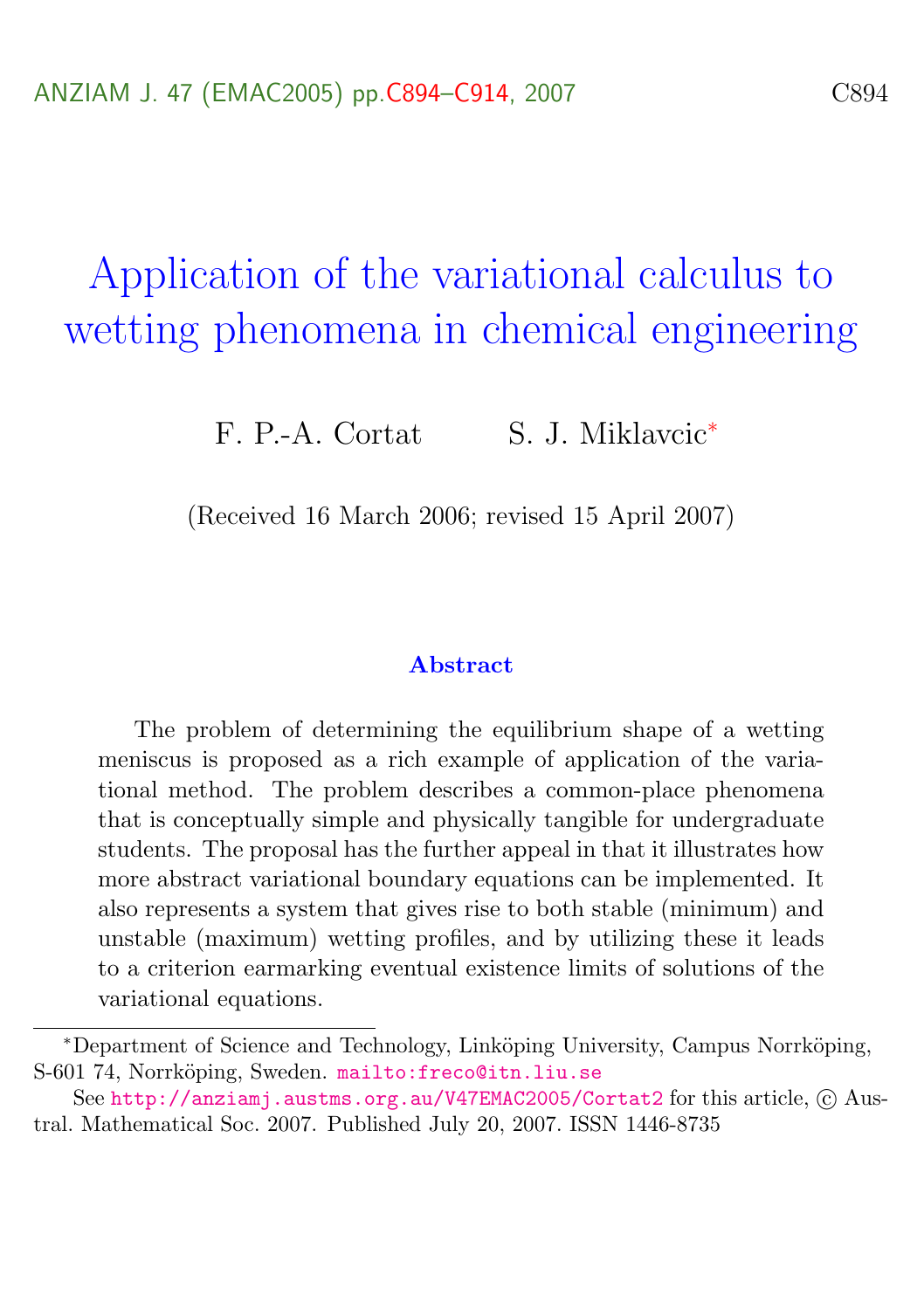### <span id="page-1-0"></span>1 Introduction C895

### 1 Introduction

One of the most fundamental principles of physics requires that a system, when faced with a choice between several possible states, select the energetically most favorable option, the state with the lowest energy. An enormous variety of phenomena are governed by this principle, and a range of mathematical methods have been developed to determine the minimal possible energy values. Among these the variational minimization technique is one of the most common.

Determining the minima of the energy surface as a function of scalar variables can be achieved by use of standard derivative methods. However, physical phenomena are often governed by energies that are functionals, in which cases the minima are determined by a generalization of the scalar methods, referred to as variational minimization of functionals. The procedure is based on assuming the existence of a function or functions for which the functional is an extremum and perturbing this function or functions requiring that terms of first order in the perturbation vanish  $[1, 2]$  $[1, 2]$  $[1, 2]$ . This generally delivers a system of differential equations, the Euler–Lagrange equations, whose solution guarantees an extremum of the energy relative to all neighboring functions. One slight drawback with this idea, both in the scalar and energy functional cases, is that it results in equations leading to extrema of the quantity to be minimized, but not directly to an energy minimum.

Nonetheless, in a standard physics or applied mathematics curriculum, the subject of variational calculus is considered an essential tool in a physicist's or applied mathematician's theoretical hardware. However, although the common student course on the variational method, based on standard texts in mechanics  $[3, 4]$  $[3, 4]$  $[3, 4]$  or mathematical methods of physics  $[1, 2, 5]$  $[1, 2, 5]$  $[1, 2, 5]$  $[1, 2, 5]$  $[1, 2, 5]$  or even applied mathematics [\[6,](#page-20-3) [7\]](#page-20-4), covers the theoretical basis of the variational calculus, only elementary examples are taken up to illustrate the principles. The classic example is a hanging cable with fixed endpoints. Other examples often feature linear systems, again with simple boundary conditions, that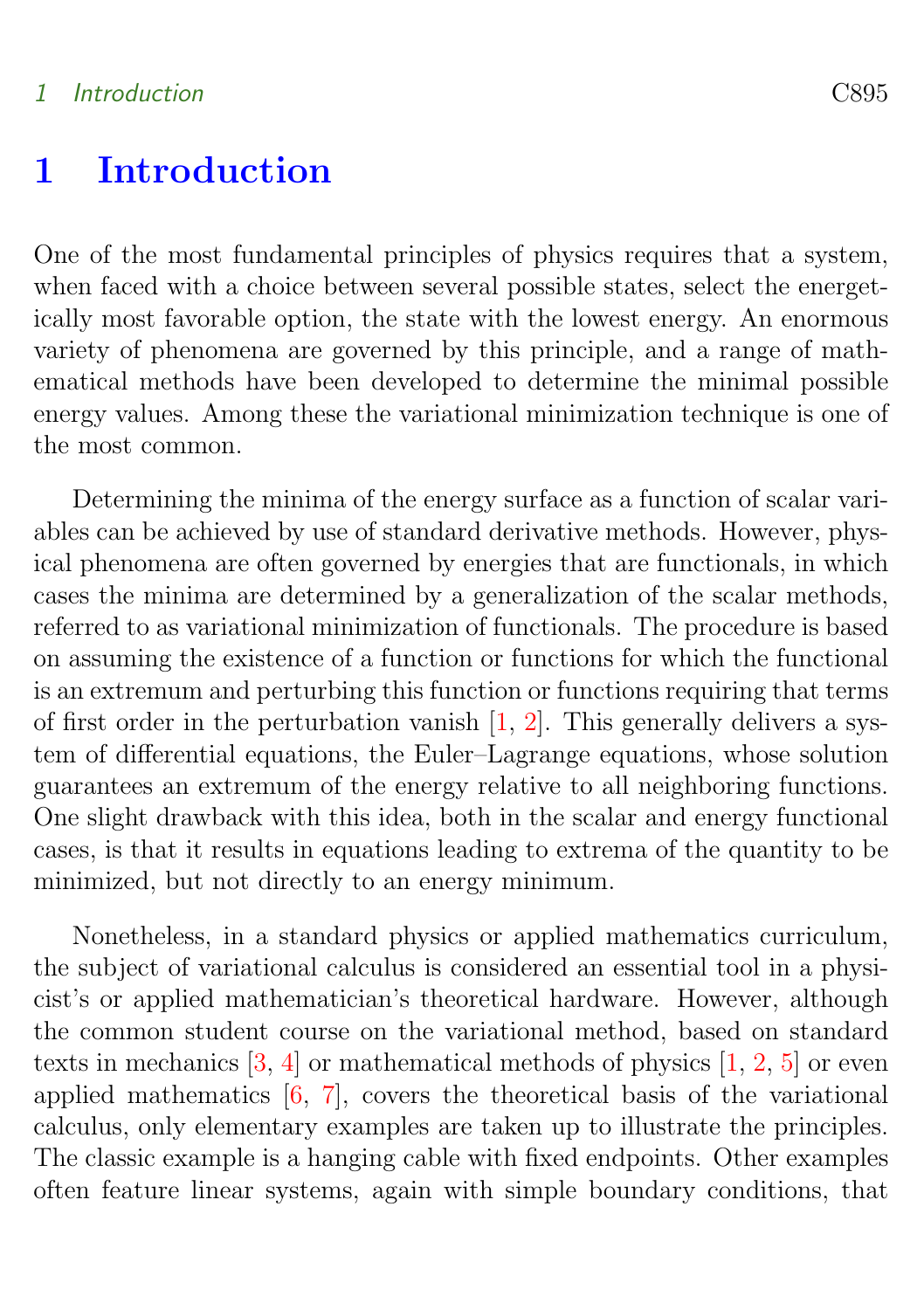#### <span id="page-2-0"></span>1 Introduction C896

generally lead to a single unique solution, automatically guaranteed to be a minimum. With such examples the full scope of the method remains unexposed. Moreover, the more difficult aspect of nontrivial boundary conditions is not always addressed, and certainly cannot be explored in detail with simple examples. Indeed, we argue that these nontrivial boundary conditions are not often taken up because of the absence of a suitable illustrative example.

In this article we propose a more involved physics problem to illustrate the variational calculus. This rich example we consider can add considerably to student understanding and appreciation of the method. The problem, arising in many areas of chemical engineering systems [\[8,](#page-20-5) [9\]](#page-20-6), involves determining the equilibrium shape of a wetting meniscus formed around an axisymmetric solid object that is partially immersed in an infinite liquid bath. The appeal of the present example problem is four-fold. Firstly, it addresses a conceptually simple, physically intuitive system that can be easily grasped by the physics student, thus diminishing the educational burden. Secondly, the special feature that the equilibrium fluid interface—wetting meniscus—must be in contact with the solid leads naturally to use of the nontrivial, so-called natural boundary conditions [\[2\]](#page-19-2), otherwise considered abstract generalizations of the method. Thirdly, the system of differential equations resulting from a functional variation can possess at least two plausible solutions, one stable (minimum) and one unstable (saddle point or maximum). Thus, the educator demonstrates one important practical aspect of the variational method: that the Euler–Lagrange system is a necessary but not sufficient system leading to the minimizing solution. Finally, the two solutions in combination lead to a feature seldom addressed in teaching the method: the possibility that the variational method fails altogether to give a minimizing solution. Inherent in the wetting problem is an absolute stability or existence limit that is possible to track numerically.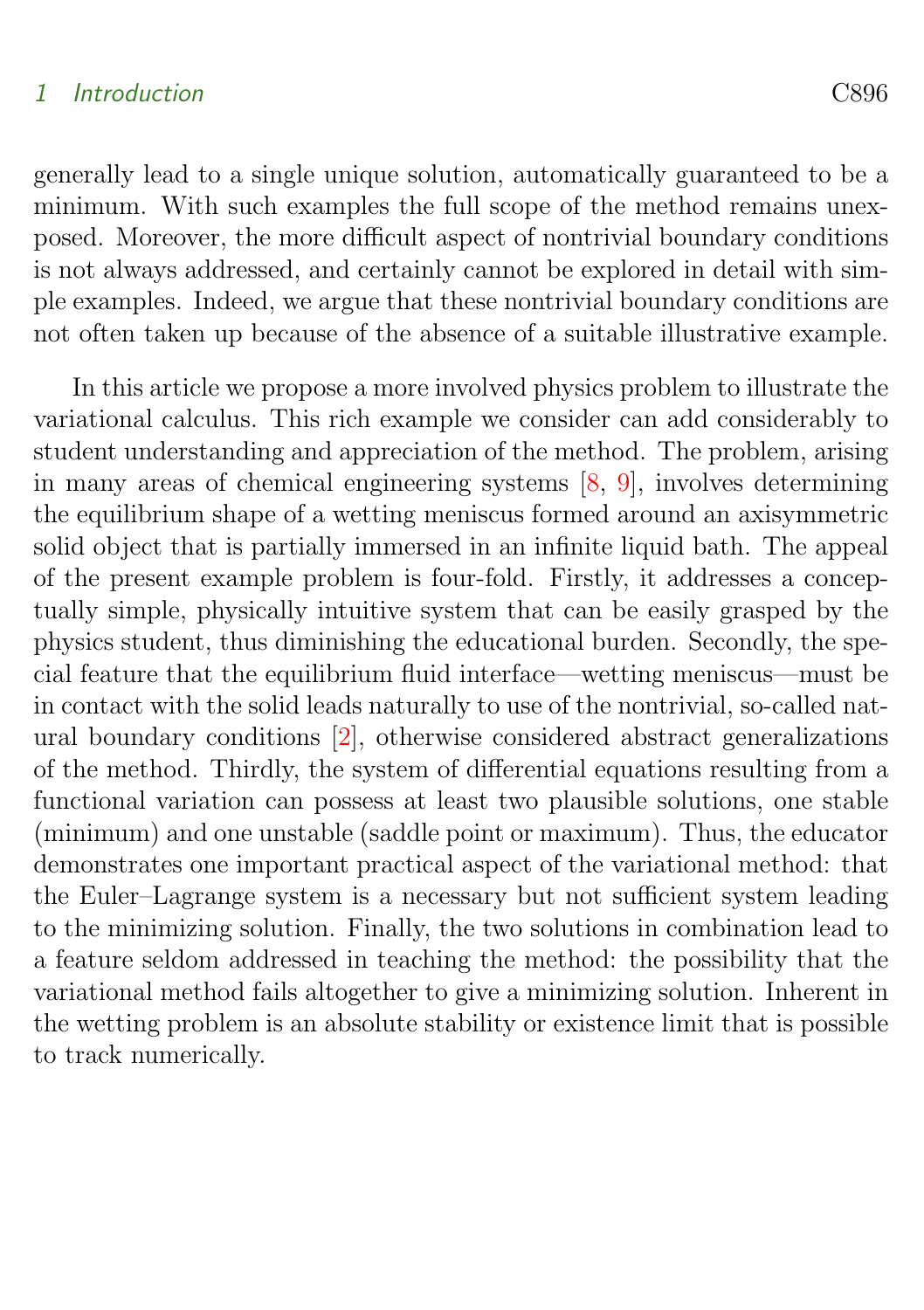<span id="page-3-0"></span>This section introduces the problem of determining the equilibrium shape of a wetting meniscus via the variational method. Since the overall aim of this article is to present a sufficiently simple problem to exemplify the more intricate features of the variational method, we shall restrict the example to its most basic form. More complicated models that deal with wetting and attempt to incorporate molecular and other details exist [\[10\]](#page-20-7), but these are not discussed here.

Three surface areas are featured: a solid-gas contact area, a solid-liquid contact area,  $A_{\Xi}$ , and a liquid-gas contact area,  $A_{\Omega}$ , each with an intrinsic surface energy density denoted, respectively, by  $\gamma_{SG}$ ,  $\gamma_{SL}$  and  $\gamma$ . These, together with the densities of the liquid,  $\rho_L$ , and gas,  $\rho_G$ , are the only material parameters determining the physical shape of the meniscus profile. In terms of geometry, we assume that the wetted solid is cylindrically symmetric, and that the fluids extend infinitely away from the vicinity of the solid. Thus, we do not address the issue of volume constraints.

The remainder of this section is divided into three subsections. The first deals with an alternate derivation of the shape equation, not uncommon in chemical engineering texts. The second subsection introduces the variational method for the relatively simple problem of wetting of an infinite cylinder, typically addressed in chemical engineering texts, and reproduces the equation derived in the first subsection. On the other hand, the third subsection deals with wetting of the paraboloid cylinder and represents a less trivial application of the variational theory.

### 2.1 Laplace and Young–Dupre equations of capillarity

One recognized way of determining the equilibrium shape of the interface between two stationary fluids involved in the wetting of a solid surface is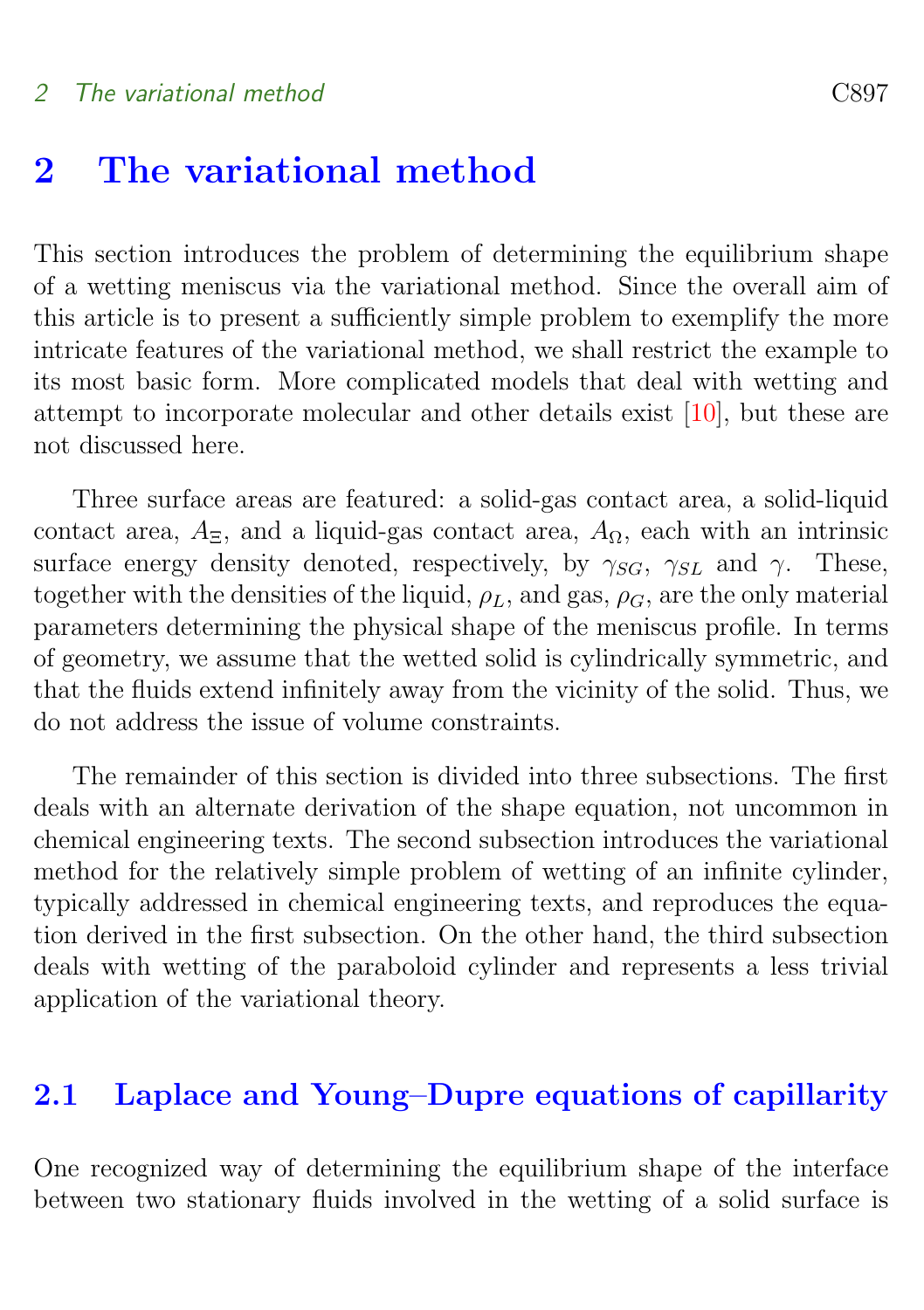<span id="page-4-2"></span>by using a force balance argument [\[11\]](#page-20-8). A curved interface in equilibrium requires that the forces acting on a surface element be in balance. In the case in point this force balance is expressed in terms of the local mean (Gaussian) curvature and the pressure difference across the ideal surface:

$$
\gamma\left(\frac{1}{R_1} + \frac{1}{R_2}\right) = \Delta p.
$$

Here, the pressure difference comes from buoyancy effects,  $g\Delta \rho = g(\rho_L - \rho_G)$ . The two principal radii of curvature,  $R_1$  and  $R_2$ , are expressed differentially in terms of the local shape function,  $z = z(r)$ . By doing so the usual Laplace differential equation governing the shape of the profile [\[11\]](#page-20-8) is obtained,

<span id="page-4-0"></span>
$$
\gamma \left[ \frac{z_{rr}}{\left(1+z_r^2\right)^{3/2}} + \frac{z_r}{r\sqrt{1+z_r^2}} \right] = g\Delta \rho z. \tag{1}
$$

A force balance argument, applied to the line of three phase contact on the solid surface, is traditionally used to deduce a boundary condition to invoke when  $(1)$  is integrated: the vector sum of the three surface tensions acting on the contact line is zero. Applying the reasoning to the component of the net force in the direction parallel to the solid (Figure [1b](#page-5-0)), leads to the well-known force balance

<span id="page-4-1"></span>
$$
\gamma \cos \theta_0 = \gamma_{SG} - \gamma_{SL} =: \Delta \gamma \,. \tag{2}
$$

This relation is known as the Young–Dupre equation for the contact angle  $\theta_0 = \phi_0 + \pi/2$ , defined as the angle between the fluid interface and the solid surface, measured through the liquid region.  $\phi_0$  denotes the angle the fluid interface makes with the horizontal (see Figure [1\)](#page-5-0). Relation [\(2\)](#page-4-1) depends only on the different surface tension coefficients and is independent of either the curvature of the solid, the curvature of the contact line or the gravitational properties of the system. In the force-balance derivation of [\(2\)](#page-4-1), one implicitly assumes the contact line has zero curvature.

Equation [\(2\)](#page-4-1) can be rewritten in terms of the slope of the profile at the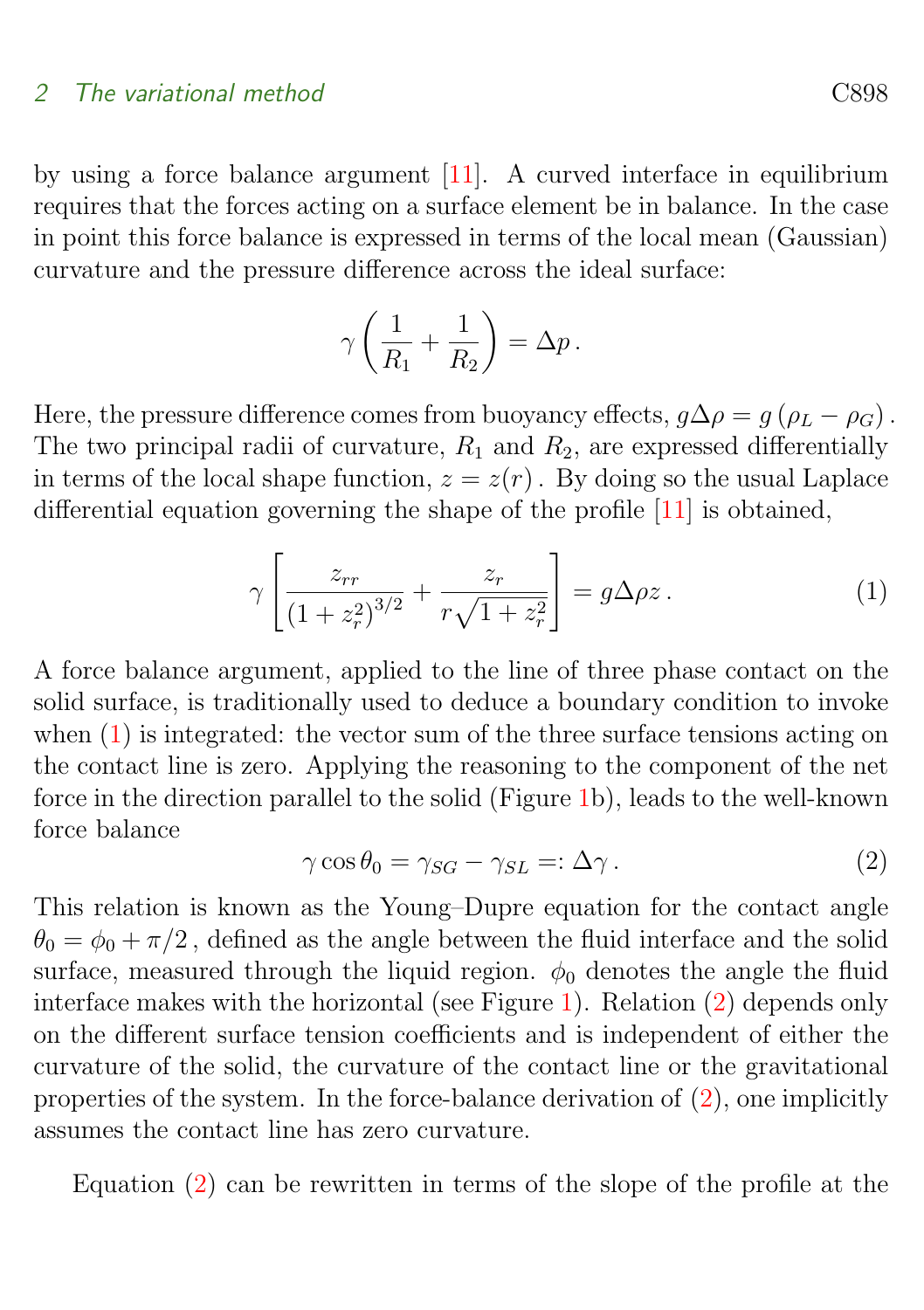

<span id="page-5-0"></span>FIGURE 1: (a) A schematic demonstrating the wetting of a hydrophilic cylinder of constant circular cross-section. The solid is shown in dark grey, while the liquid phase is shown in light grey. The point  $(r_0, z_0)$  indicates the threephase contact point(line). (b) Close-up view of the contact region. Arrows indicate the direction of surface tensions considered as directed forces per unit length.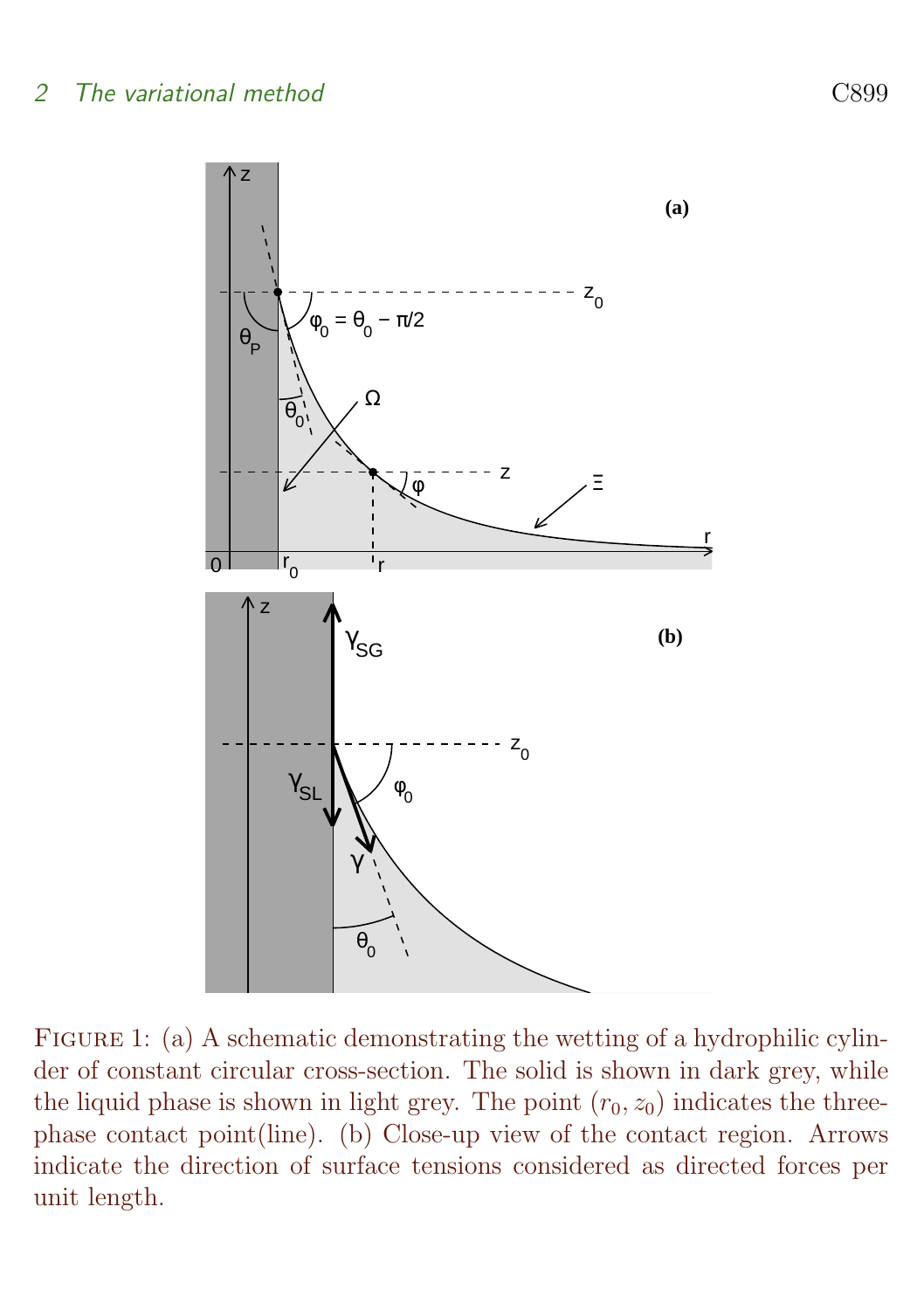line of contact with the solid to give the boundary condition,

<span id="page-6-1"></span>
$$
\frac{z_r|_{r=r_0}}{\sqrt{1+z_r^2|_{r=r_0}}} = -\frac{\Delta\gamma}{\gamma},\qquad(3)
$$

that the profile has to satisfy on the surface. Note that the slope at the cylinder is opposite in sign to  $\Delta \gamma$ , and since the profile is monotonic, the height of the contact line,  $z_0$ , will have the same sign as  $\Delta \gamma$ . Consequently, a hydrophilic cylinder  $\Delta \gamma > 0$  will see a meniscus rise, while a hydrophobic cylinder  $\Delta \gamma < 0$  will see a meniscus fall.

### <span id="page-6-2"></span>2.2 Energy functional for ideal capillarity: infinite cylinder

An application of the variational method begins with a definition of a functional, normally an energy functional that is to be minimized. In our case the functional is the energy change,

<span id="page-6-0"></span>
$$
\Delta F = (\gamma_{SL} - \gamma_{SG}) \Delta A_{\Omega} + \gamma \Delta A_{\Xi} + g (\rho_L - \rho_G) \int_{V_{\Xi}} z \, dV , \qquad (4)
$$

associated with the deformation of the fluid interface Ξ and preferential wetting of the immersed solid. The first term represents the favorable increase in contact energy resulting in a change in contact area with the solid,  $\Delta A_{\Omega}$ . The second term represents the unfavorable increase in surface energy proportional to the increase in fluid interfacial area  $\Delta A_{\Xi}$ , resulting from the induced deformation of Ξ, propagating away from the solid. The last term is also an unfavorable contribution whose origin is the gravitational potential proportional to the mass of liquid displaced due to deformation. At equilibrium these combine in such a way that the total energy change is minimal. Although Equation [\(4\)](#page-6-0) applies generally to the wetting problem, we confine attention here to a cylinder of infinite length and radius  $r_0$ , vertically immersed in a semi-infinite bath of liquid, with a gaseous phase filling the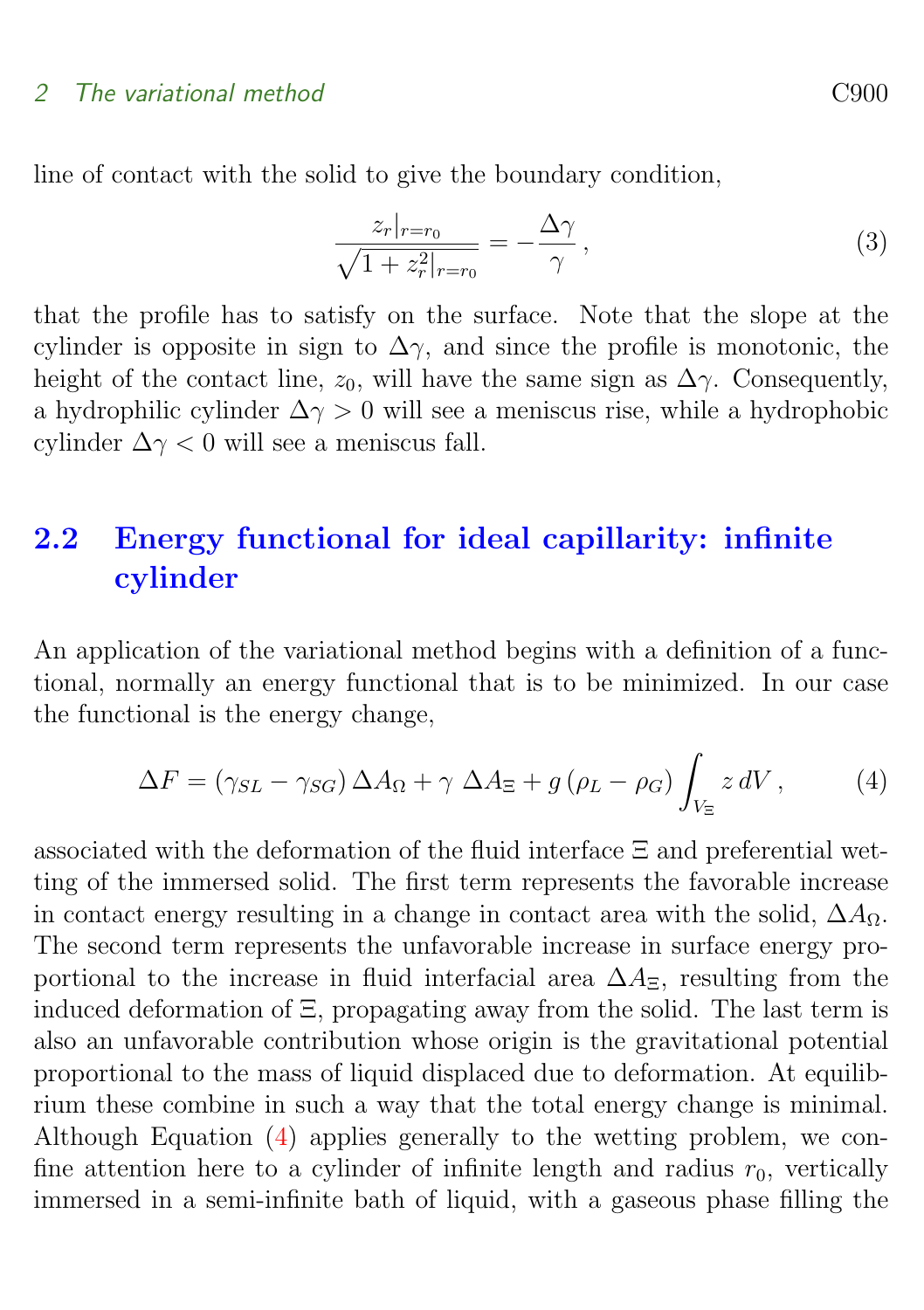<span id="page-7-0"></span>upper half-space. An axisymmetric meniscus is created with a three-phase circular contact line at height,  $z_0$ .

Suppose an arbitrary, axisymmetric wetting profile denoted by  $\tilde{z}(r)$  with meniscus height  $z_0$  is created. The change in the energy of the system measured with respect to the undeformed interface (as reference state) can then be expressed as

$$
\Delta F = 2\pi \int_{r_0}^{\infty} f(r, \widetilde{z}, \widetilde{z}_r) dr - \Psi(z_0),
$$

where  $f := \gamma (r \sqrt{1 + \tilde{z}_r^2} - r) + g \Delta \rho r \tilde{z}^2 / 2$  is a sum of surface and gravitational<br>contributions, associated with the second and third terms of (4). The first contributions, associated with the second and third terms of [\(4\)](#page-6-0). The first term of [\(4\)](#page-6-0), the change in contact energy at the boundary, is here represented by  $\Psi(z_0) := 2\pi \Delta \gamma r_0 z_0$ .

In the simplest variational approach one considers the set of possible profiles  $(r, \tilde{\chi}(r))$  that satisfy the end constraints of an asymptotic return to the undeformed state,  $\tilde{z} \to 0$  as  $r \to \infty$ , and a *constant* meniscus height at contact with the cylinder,  $\tilde{z}(r_0) = z_0$ . From this set one extracts the minimizing profile, denoted  $z(r)$ , by considering an arbitrary perturbed profile of the form  $\tilde{z}(r) = z(r) + \delta z(r)$ .  $\delta z(r)$  is a suitably differentiable function that satisfies the same asymptotic constraint as z, but vanishes at  $r = r_0$ ,  $\delta z(r_0) = 0$ . These conditions ensure that the perturbed profiles have the correct height,  $z_0$ . A first-order approximation to the functional change,  $\delta F[\delta z; z] = \Delta F[z + \delta z] - \Delta F[z]$ , is readily found following a substitution and expansion to first order in the perturbation,  $\delta z$ . By setting this first-order functional change to zero,  $\delta F = 0$ , and invoking the Dubois– Reymond lemma [\[2,](#page-19-2) [6,](#page-20-3) [7\]](#page-20-4) one is lead to the usual Euler–Lagrange equation

$$
\frac{d}{dr}\frac{\partial f}{\partial z_r} - \frac{\partial f}{\partial z} = 0.
$$

Invoking the above expression for f one regains Equation  $(1)$  to be satisfied by the minimizing profile, z.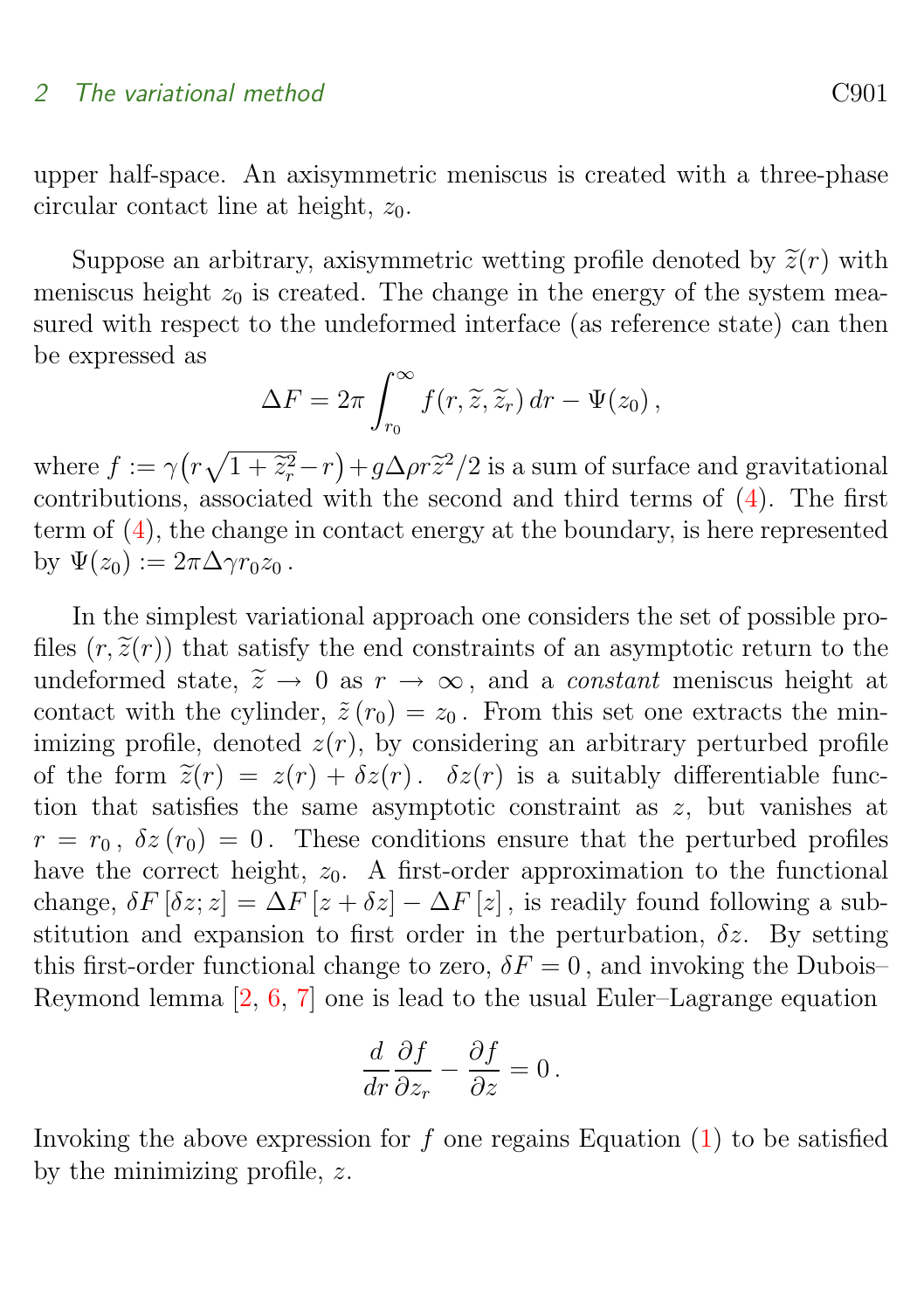

<span id="page-8-0"></span>FIGURE 2: Cross-sectional schematics demonstrating the wetting of a semiinfinite paraboloid cylinder of shape,  $z_s(r_s) = z_{p0} + \lambda r_s^2$ , being a special case of an axisymmetric solid of shape,  $z_s(r_s) = h(r_s)$ . Upper figure (a) shows a hydrophilic solid for which  $z_s > 0$ . Lower figure (b) shows a hydrophobic solid that is partially immersed.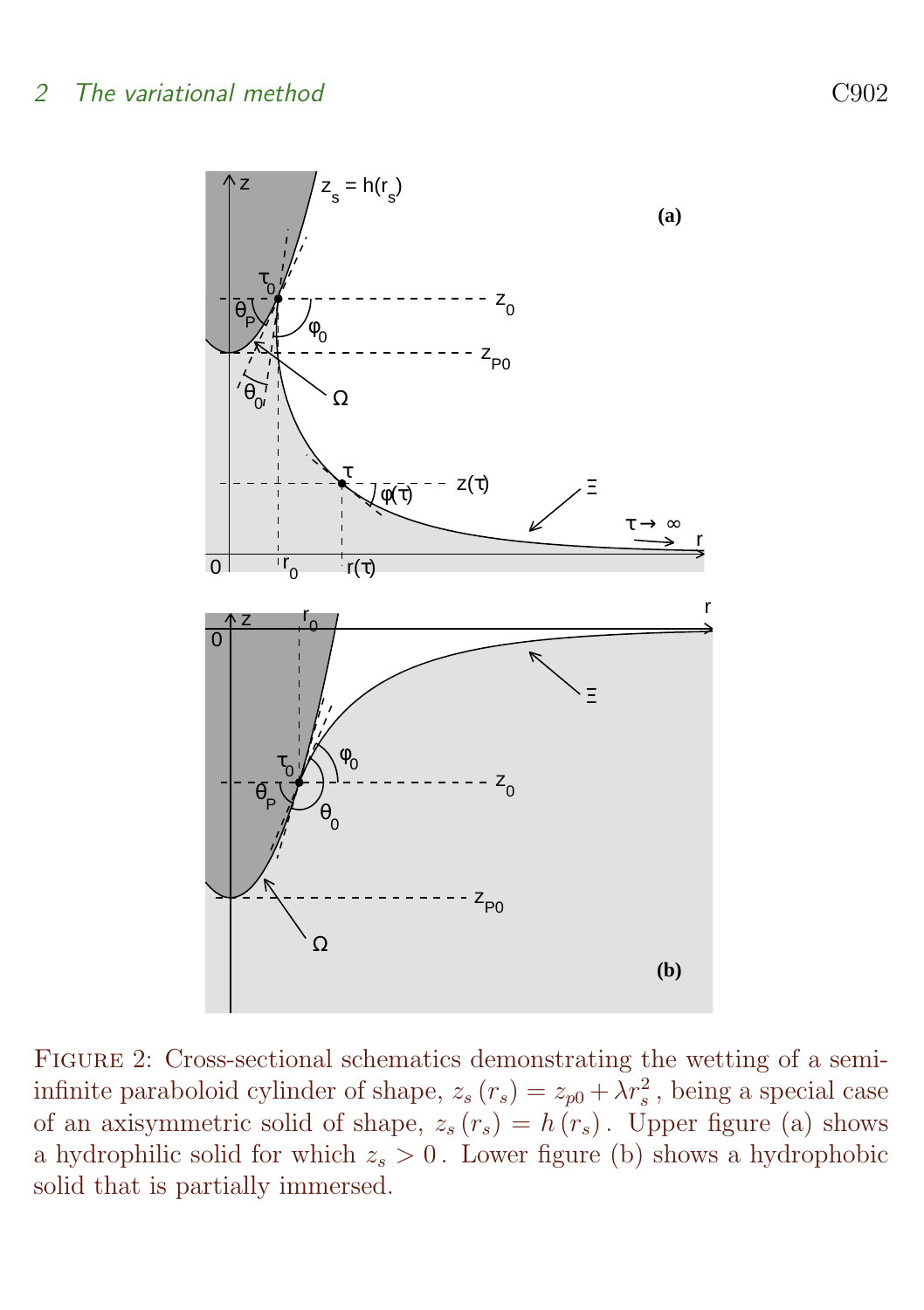To reproduce the boundary condition Equation [\(2\)](#page-4-1) or equivalently [\(3\)](#page-6-1), via the variational treatment is not typically demonstrated in undergraduate courses and requires somewhat more machinery. To avoid repetition and to save space, we take up this discussion in a more general context in the next section. The reader can then easily make the necessary association with the present special case.

In light of later discussions, we point out that what is often neglected or under emphasized in the teaching of the variational method: solving Equation [\(1\)](#page-4-0) is a necessary but not sufficient condition of the minimizing profile. Solutions to  $(1)$  satisfying the boundary condition  $(2)$ , may represent other forms of local extrema of the functional  $\Delta F$ . Moreover, without considering the second variation of  $\Delta F$ , one cannot generally distinguish between solutions that are local minima, maxima or saddle points, although an evaluation of the functional itself can give some insight.

### 2.3 Energy functional for ideal capillarity: semi-infinite parabolic cylinder

Consider now a similar system wherein the infinite cylinder is replaced by a semi-infinite, rotationally symmetric solid whose vertical cross-section is given by an injective, monotonic increasing function of the form  $z_s = h(r_s)$ ;  $dh/dr_s =: h_{rs} \geq 0$ . As in the previous section, a wetting meniscus is created when the solid is partially immersed in the liquid bath. The circular, threephase contact line again takes on a height,  $z_0$ . Note, that the finite slope of the solid at the contact line,  $h_{r_s}|_{r_0}$ , opens up the possibility that the deformed gas-liquid interface,  $\Xi$ , is a non-injective function of r. Consequently, a parametric representation of the profile,  $(r(\tau), z(\tau))$ , is better suited. Here, we choose to use as parameter the arclength variable,  $\tau$ , measured along the vertical cross-sectional profile (see Figure [2\)](#page-8-0). The energy functional of the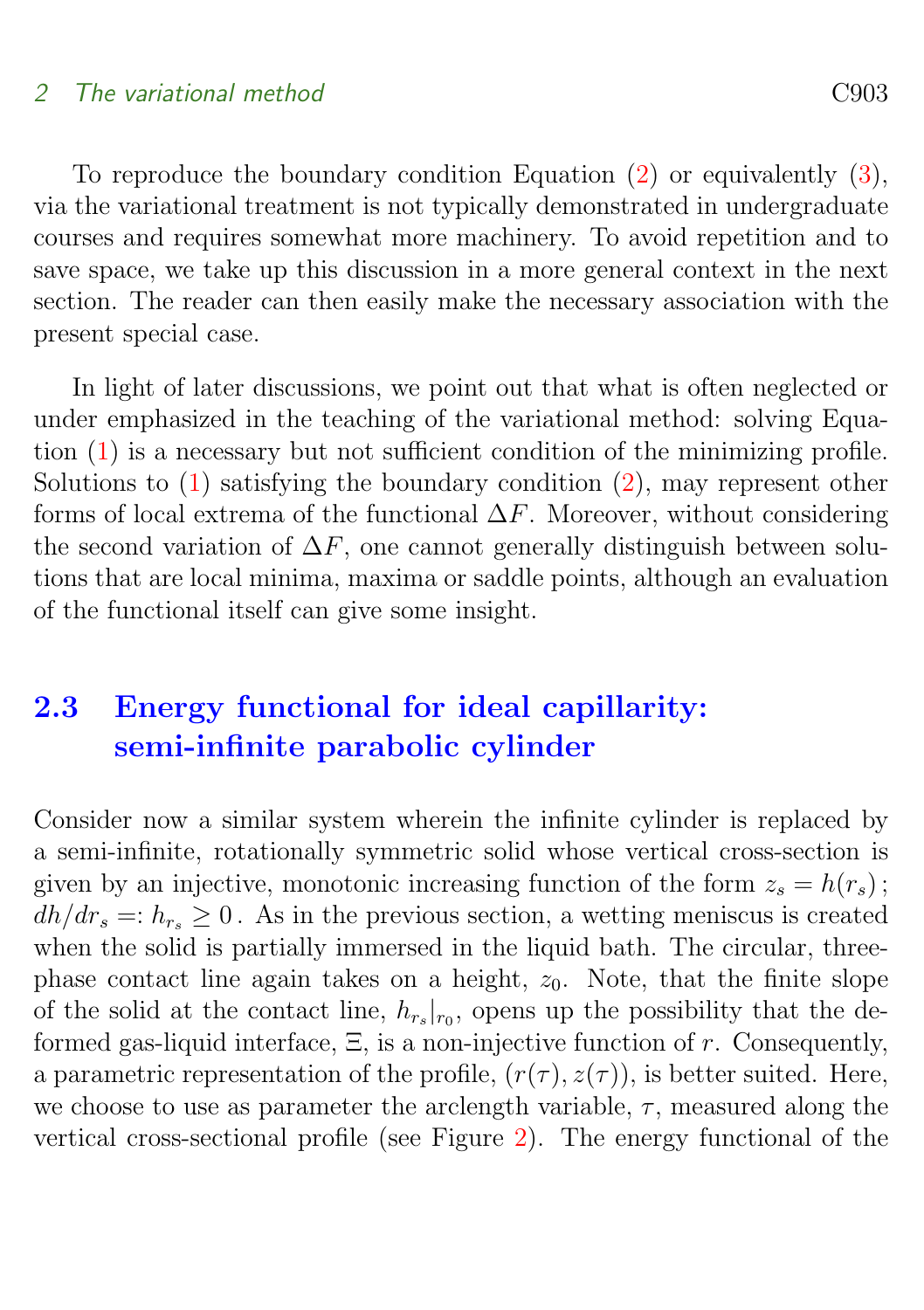<span id="page-10-2"></span>system is then

<span id="page-10-1"></span>
$$
\Delta F = \int_0^\infty f\left(\widetilde{r}, \widetilde{z}, \widetilde{r}_\tau, \widetilde{z}_\tau\right) d\tau - 2\pi \gamma \int_0^\infty r dr - \Psi(r_0, z_0), \tag{5}
$$

where

<span id="page-10-0"></span>
$$
f := 2\pi\gamma\widetilde{r}\sqrt{\widetilde{r}_{\tau}^2 + \widetilde{z}_{\tau}^2} - \pi g \Delta\rho \widetilde{r}^2 \widetilde{z}\widetilde{z}_{\tau}
$$
 (6)

and

$$
\Psi(r,z) := \frac{\pi}{2} g \Delta \rho \tilde{r}^2 \tilde{z}^2 + 2\pi \int_0^r \left( \Delta \gamma r_s \sqrt{1 + h_{r_s}^2} - g \Delta \rho r_s \frac{h(r_s)^2}{2} \right) dr_s. \tag{7}
$$

As in Section [2.2,](#page-6-2) implementing the variational method involves adopting optimal profile functions,  $r(\tau)$  and  $z(\tau)$ , and expressing an arbitrary profile by the pair  $(\tilde{r}, \tilde{z})$  where  $\tilde{r}(\tau) = r(\tau) + \delta r(\tau)$  and  $\tilde{z}(\tau) = z(\tau) + \delta z(\tau)$ . As before, the perturbations  $\delta r$  and  $\delta z$  will satisfy the asymptotic conditions  $\delta r, \delta z \to 0$  as  $\tau \to \infty$ . On the other hand, at the object-end of the profile we set no requirements on the perturbation values, bar one. A natural inherent constraint is that whatever form the surface profile eventually takes, it must reside on or be connected to the solid surface,  $S(r_s, z_s) = h(r_s) - z_s = 0$ . Consequently, both pairs  $(\widetilde{r}, \widetilde{z})$  and  $(r, z)$  must adhere to this constraint, which then prevents the perturbations  $(\delta r, \delta z)$  from varying completely independently. This additional consideration can be included in a number of ways [\[2\]](#page-19-2), most simply by creating a modified functional

$$
\mathbb{F} = \Delta F + \mu S \,,
$$

where  $\mu$  is a Lagrange multiplier. Variation of  $\mathbb F$  can now be effected without consideration of the constraint. The first-order approximation to the functional change,  $\delta \mathbb{F} [\delta r, \delta z; r, z] = \mathbb{F} [r + \delta r, z + \delta z] - \mathbb{F} [r, z]$ , found by expanding to first order in the perturbations,  $\delta r$  and  $\delta z$ , which are now completely independent, possesses several contributions. First there is the pair of Euler–Lagrange differential equations

$$
\frac{d}{d\tau}\frac{\partial f}{\partial r_{\tau}} - \frac{\partial f}{\partial r} = 0, \quad \frac{d}{d\tau}\frac{\partial f}{\partial z_{\tau}} - \frac{\partial f}{\partial z} = 0,
$$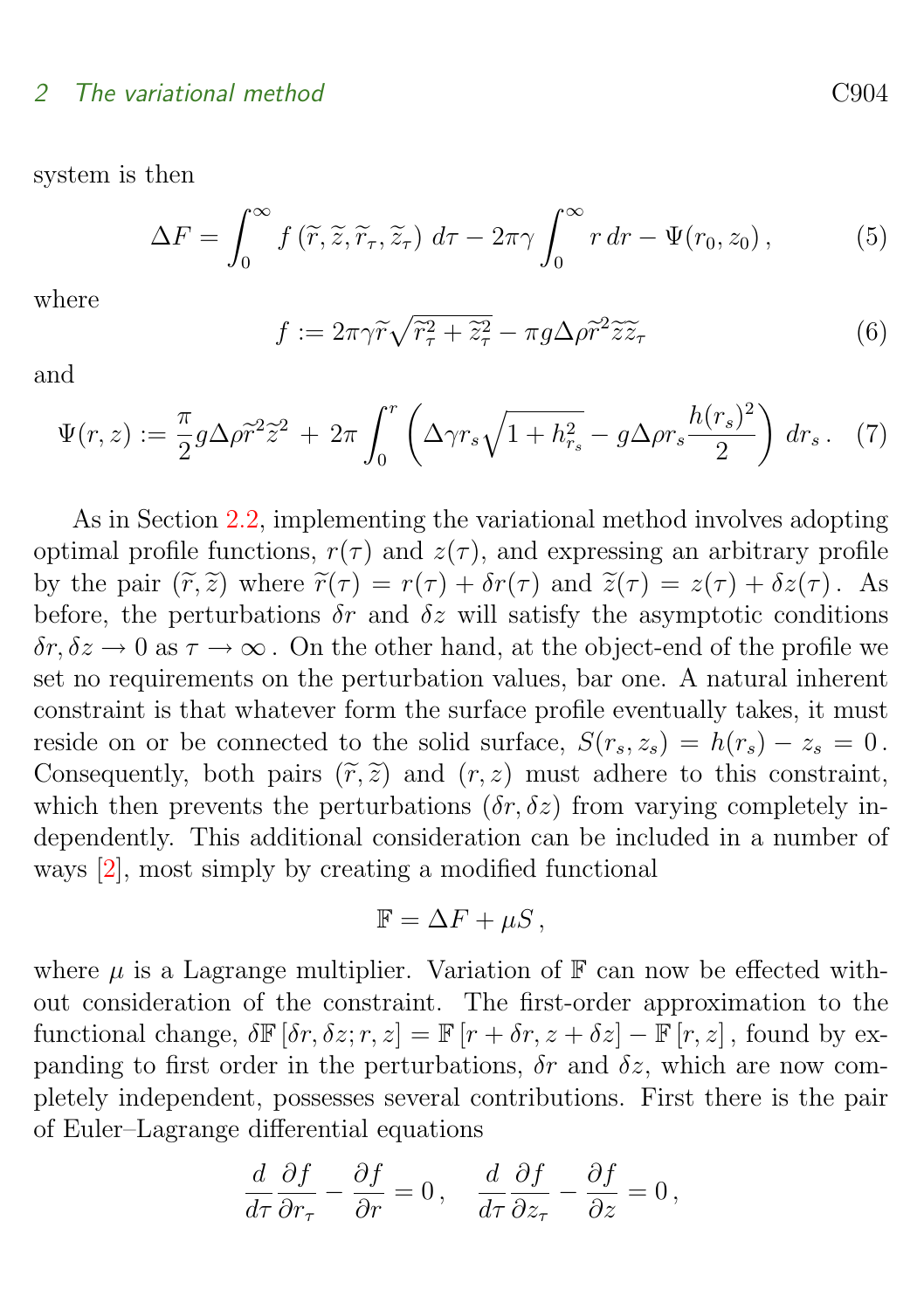<span id="page-11-3"></span>arising from terms in the integral,  $\Delta F$ , that are proportional to  $\delta r$  and  $\delta z$ , respectively. Then there arise expressions proportional to the perturbations evaluated at the boundary,  $\delta r(\tau = 0)$  and  $\delta z(\tau = 0)$ , respectively,

$$
\mu \left. \frac{\partial S}{\partial r} \right|_0 - \left( \frac{\partial f}{\partial r_\tau} + \frac{\partial \Psi}{\partial r} \right) \bigg|_0 = 0 \,, \quad \mu \left. \frac{\partial S}{\partial z} \right|_0 - \left( \frac{\partial f}{\partial z_\tau} + \frac{\partial \Psi}{\partial z} \right) \bigg|_0 = 0 \,.
$$

Eliminating the Lagrange multiplier from between these two equations gives what Courant and Hilbert  $[2]$  refer to as a natural boundary condition

<span id="page-11-0"></span>
$$
\left[ \left( \frac{\partial f}{\partial r_{\tau}} + \frac{\partial \Psi}{\partial r} \right) \frac{\partial S}{\partial z} \right] \Big|_{0} = \left[ \left( \frac{\partial f}{\partial z_{\tau}} + \frac{\partial \Psi}{\partial z} \right) \frac{\partial S}{\partial r} \right] \Big|_{0} \tag{8}
$$

corresponding to the requirement that the solution be connected to the solid surface.

Introducing the signed angle  $\phi(\tau)$  between the horizontal and the tangent to the profile at the point  $(r(\tau), z(\tau))$  (see Figure [2a](#page-8-0)), and inserting the function  $f$  from  $(6)$ , the two second-order Euler–Lagrange differential equations can be rewritten more conveniently as a set of three first-order differential equations

<span id="page-11-1"></span>
$$
r_{\tau} = \cos \phi(\tau), \quad z_{\tau} = \sin \phi(\tau), \quad \phi_{\tau} = \frac{g \Delta \rho}{\gamma} z(\tau) - \frac{\sin \phi(\tau)}{r(\tau)}.
$$
 (9)

This system is the parametric analogue of the Young–Laplace equation [\(1\)](#page-4-0).

With f,  $\Psi$  and S explicitly implemented in [\(8\)](#page-11-0), the boundary equation becomes

<span id="page-11-2"></span>
$$
\frac{(z_{\tau}|_{0})(h_{r}|_{r_{0}}) + r_{\tau}|_{0}}{\sqrt{(r_{\tau}|_{0})^{2} + (z_{\tau}|_{0})^{2}}\sqrt{1 + (h_{r}|_{r_{0}})^{2}}} = -\frac{\Delta\gamma}{\gamma},
$$
\n(10)

which is independent of gravitational properties. This general boundary condition must be satisfied by solutions to [\(9\)](#page-11-1), and it follows from a direct application of the natural boundary conditions of variational calculus. Contrast [\(10\)](#page-11-2) with its counterpart in the right circular cylinder case, [\(3\)](#page-6-1). Extracting the factor  $|r_{\tau}|_0|$  and taking the limit  $|dh/dr| \to \infty$  at  $r = r(\tau = 0) = r_0$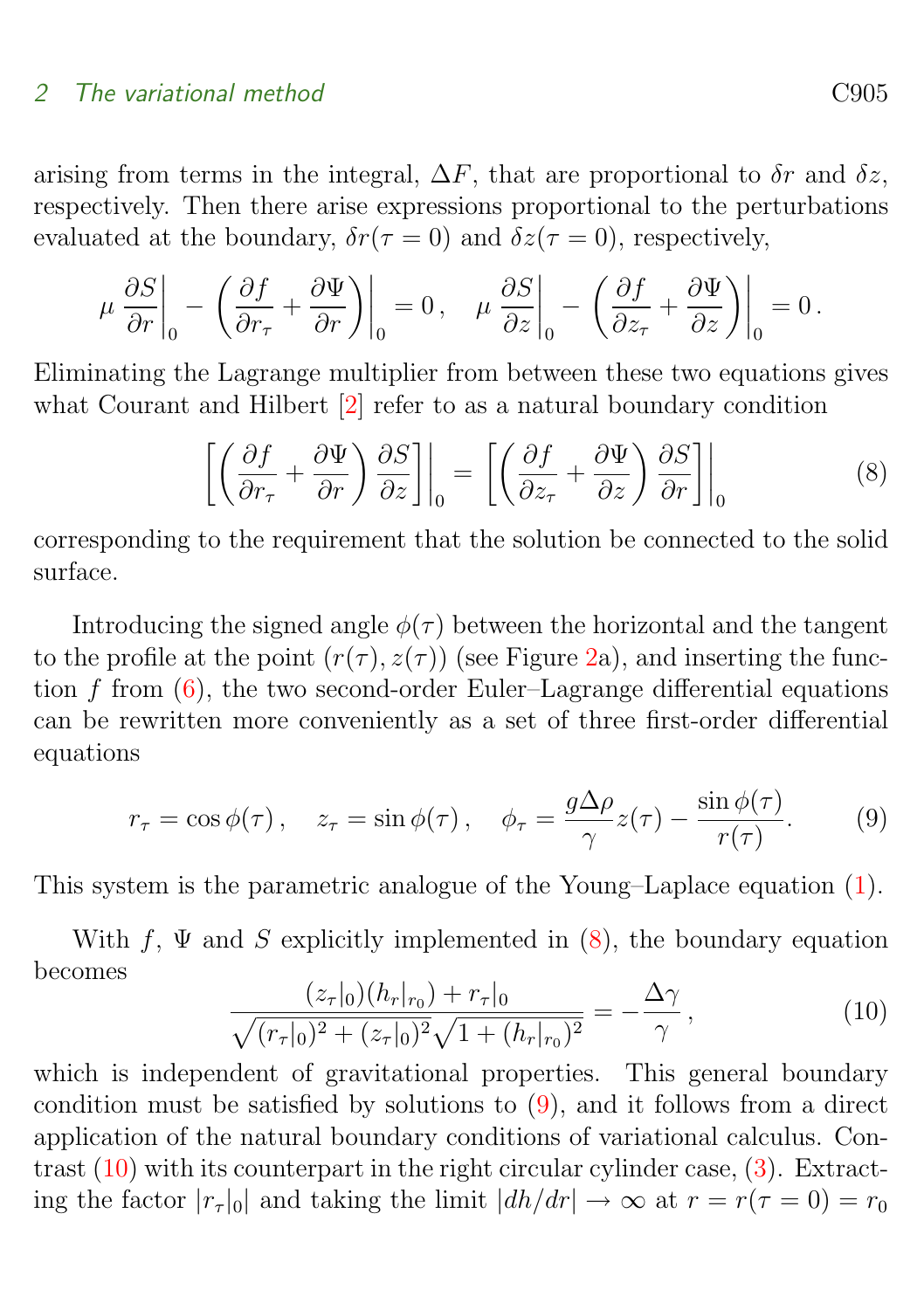

<span id="page-12-0"></span>FIGURE 3: The change in free energy,  $\Delta F$ , due to deformation as a function of solid height,  $z_{p0}$ , for the stable (solid lines) and unstable (dashed lines) solutions, for three values of the contact angle,  $\theta_0$ . The respective existence limits,  $z_{p0,\text{max}}$ , indicated in the figure are given in mm. Physical parameters are:  $\Delta \rho = 996.91 \text{ kg/m}^3, \gamma = 0.0728 \text{ N/m}, \lambda = 50 \text{ m}^{-1}, \theta_0 = 35^{\circ}, 90^{\circ}$ and 135◦ .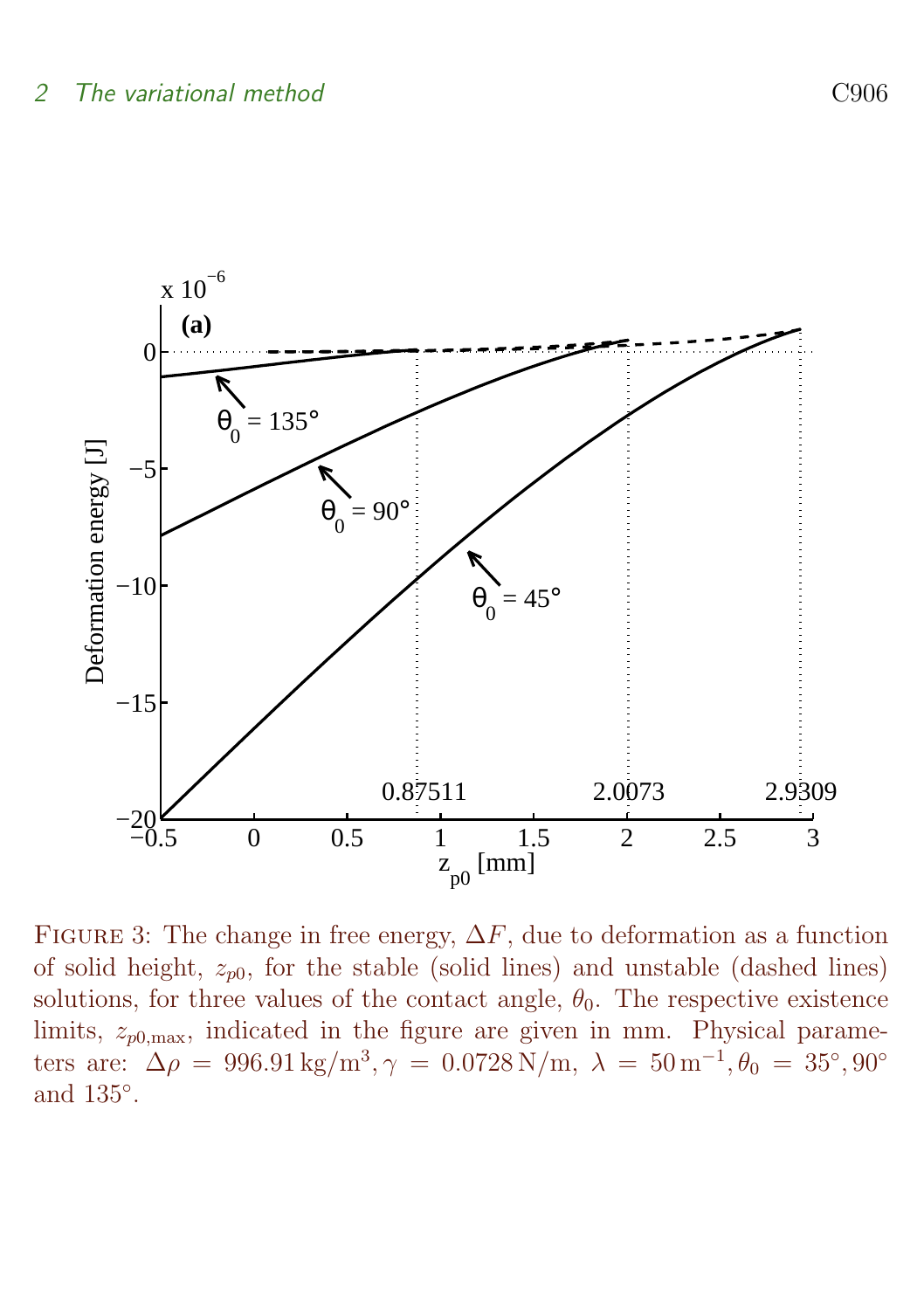reduces [\(10\)](#page-11-2) to [\(3\)](#page-6-1). Upon substituting  $\cos \phi_0$  and  $\sin \phi_0$  for the profile derivatives,  $r_{\tau}$  and  $z_{\tau}$ , and  $\tan \theta_P$  for  $h_r|_{r_0}$  in [\(10\)](#page-11-2), we obtain

$$
\sin \theta_P \, \sin \phi_0 + \cos \theta_P \, \cos \phi_0 \equiv \cos(\theta_P - \phi_0) = -\frac{\Delta \gamma}{\gamma},
$$

which one easily recognizes as the Young–Dupre relation [\(2\)](#page-4-1) for the contact angle  $\theta_0 = \phi_0 - \theta_P + \pi$ . Despite the fundamental geometrical difference to the cylinder system, we have retrieved the same physical boundary condition, independent of both gravitational and geometric properties. Yet, the shape of the solid still matters for determining the initial angle,  $\phi_0$ , via the factor  $h_r|_{r_0}$ in [\(10\)](#page-11-2).

## 3 Numerical results for a semi-infinite paraboloid

For a numerical study of the wetting problem we chose the specific case of a semi-infinite paraboloid of vertical cross-section,  $z(r_p) = z_{p0} + \lambda r_p^2$ . Prosaically, this is a solid in the shape of a pin, with apex at height  $z_{p0}$ , and splay measured by the parameter  $\lambda$ . The numerical task involves solving the system of differential equations  $(9)$  with boundary condition  $(10)$ . The three a priori unknown boundary values,  $r_0$ ,  $z_0$  and  $\phi_0$ , needed to specify a profile, are interrelated:  $r_0$  and  $z_0$  via the solid geometry;  $\phi_0 = \theta_0 + \theta_P - \pi$  with  $\theta_0$  given by the Young–Dupre relation [\(2\)](#page-4-1); and  $\theta_P$  by the slope of the solid:

$$
\phi_0 = \theta_P + \theta_0 - \pi = \tan^{-1}(h_r|_{r_0}) + \cos^{-1}\left(\frac{\Delta\gamma}{\gamma}\right) - \pi. \tag{11}
$$

The remaining unknown is determined iteratively by matching an asymptotic approximation at a finite radius  $r_{\infty} = r(\tau_{\infty})$ 

$$
z(r) = CK_0(\eta r),
$$

where  $\eta = (g\Delta\rho/\gamma)^{1/2}$ . A combined Newton–Raphson and Runge–Kutta iteration method is used; details are sketched out in the algorithm below.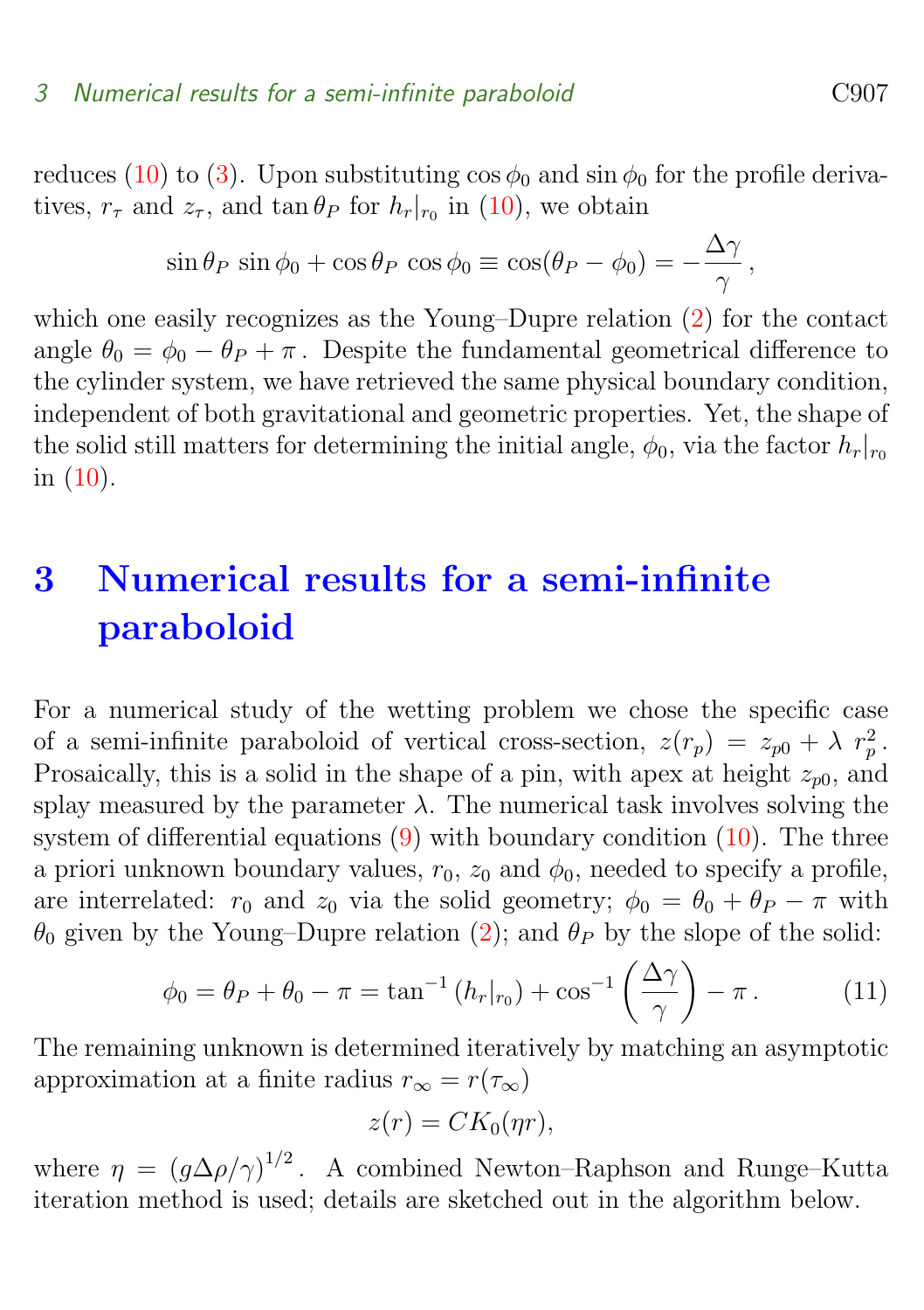

<span id="page-14-0"></span>Figure 4: Stable (a) and unstable (b) solutions of [\(9\)](#page-11-1) (thick lines) and their behavior as a function of height of paraboloid (thin lines). The wetting profile common to both figures corresponds to the critical solution, at the maximum paraboloid height,  $z_{p0,\text{max}} = 2229.994 \,\mu\text{m}$ . The insets represent the contact line height (solid lines) as a function of paraboloid height (dotted lines). Physical parameters are:  $\Delta \rho = 996.91 \text{ kg/m}^3$ ,  $\gamma = 0.0728 \text{ N/m}$ ,  $\theta_0 =$  $60^{\circ}, \lambda = 100 \,\mathrm{m}^{-1}.$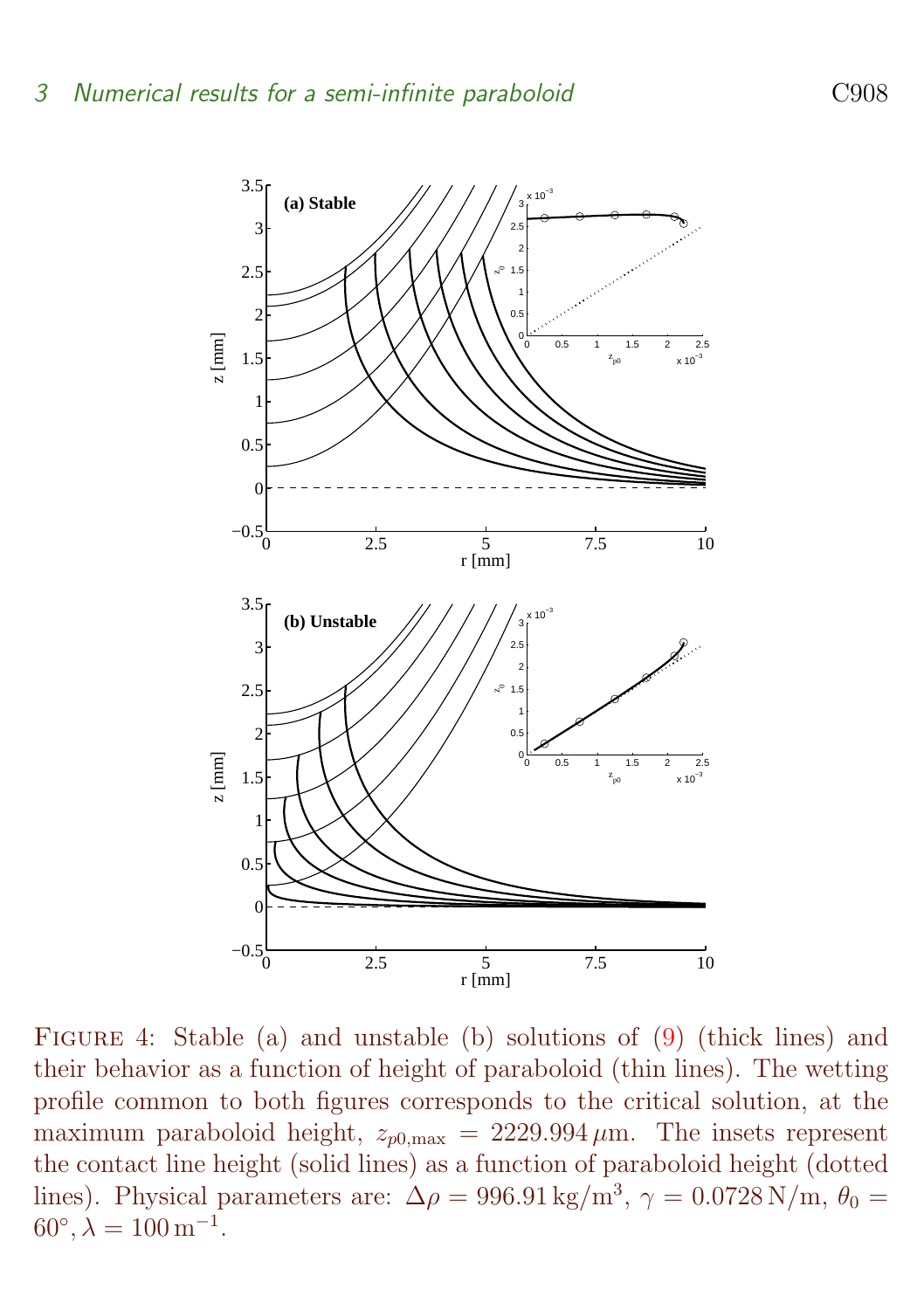### Algorithm

• fix  $r_{\infty}$  (along with all other physical parameters); guess  $z_{\infty}$ ; then deduce the following

$$
C = \frac{z_{\infty}}{K_0(\eta \cdot r_{\infty})}, \quad z_r(r_{\infty}) = -C \cdot \eta \cdot K_1(\eta \cdot r_{\infty}), \quad \phi_{\infty} = \tan^{-1}(z_r(r_{\infty})).
$$

- solve the differential equations [\(9\)](#page-11-1) backwards (to maintain numerical stability,  $\tau$  goes from  $\tau_{\infty}$  to 0) until the profile crosses or misses the paraboloid. This gives  $\{r_0, z_0, \phi_0\}.$
- using  $\{r_0, z_0\}$ , obtain the corresponding theoretical angle  $\phi_{0,\text{theo}}$  via [\(10\)](#page-11-2).
- compare the numerically obtained  $\phi_0$  with the theoretical angle  $\phi_0$  theoretical and correct the guess  $z_{\infty}$  accordingly.

### 3.1 Stable and unstable profiles

For a given set of physical parameters, the above simple numerical method gives, in general, a pair of solutions, both reasonable looking gas-liquid interfaces. However, physics dictates that they cannot both be local minima of the energy functional. The possibility and significance of finding more than one solution to the governing equations should be kept in mind. This possibility is inherent in this system of nonlinear equations, and is the second appealing feature of this example. Solutions of system [\(9\)](#page-11-1) satisfying boundary condi-tion [\(10\)](#page-11-2), are stationary points of the energy  $\Delta F$ , and are thus either local minima, maxima or saddle points of the energy surface. Although the second variation of [\(5\)](#page-10-1) should ultimately be considered to distinguish between the types of extrema, distinction can be achieved by means of simple physical arguments when the number of solutions is small.

Since the two solutions are successive local extrema, one must be a local maximum (or a saddle point) of  $\Delta F$ , and hence an unstable solution. This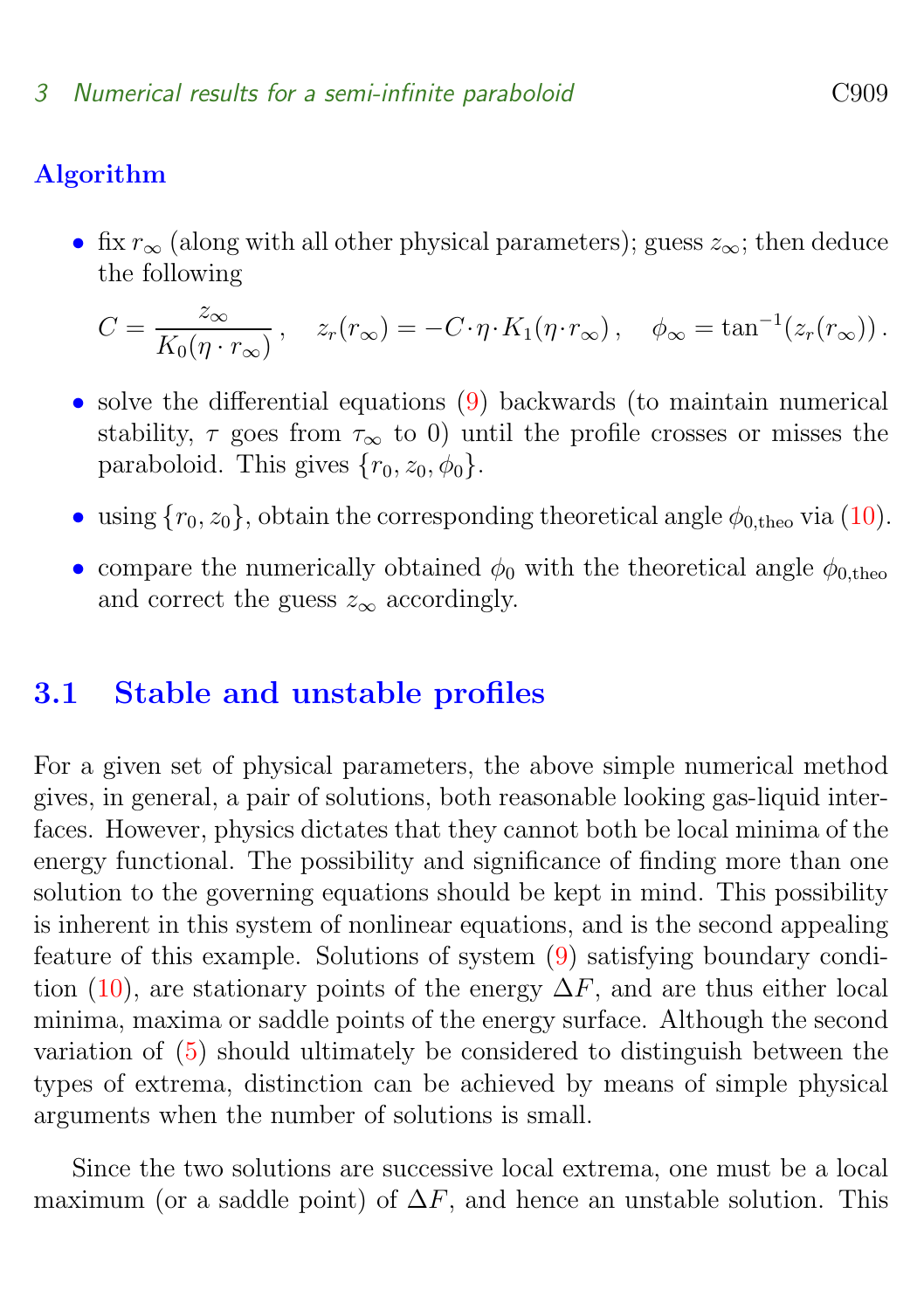is supported by the fact that the energy change [\(5\)](#page-10-1) for one of the solutions is systematically larger than for the other. Figure [3](#page-12-0) shows the two branch lines representing the stable and unstable energies. If plotted in 3D the stable branch would trace out an energy valley, while the unstable branch would be trace out a ridge on the energy surface.

The behavior of the two solutions as a function of the paraboloid height parameter,  $z_{n0}$ , is illustrated in Figure [4.](#page-14-0) The profile corresponding to the lowest energy, nominally the stable solution, exhibits physically expected behavior. As the solid is immersed in the liquid, the air-water interface is shifted aside and the radius of the contact line,  $r_0$ , increases steadily (Figure [4a](#page-14-0)). The second solution exhibits very different and very unphysical behavior (Figure [4b](#page-14-0)). As the solid is lowered, the unstable profile slides in under it, reducing both the gravitational and surface contributions to the energy. However, the contact area with the solid,  $\Delta A_{\Omega}$ , is also reduced as is then the favorable contact energy. The end result is a higher energy than is attributed to the stable profile; hence the reference to an unstable solution. Note that since the unstable profile squeezes itself in between the solid and the reference level,  $z = 0$ , it exists only for positive paraboloid heights  $z_{n0}$ . The stable solution, on the other hand exists for any,  $z_{n0}$ , negative or positive (the latter up to a point).

Naturally, the stable solution is the only one selected by nature and as such is the only reproducible profile, and the only one of physical interest.

### 3.2 Stability limit

An understanding of both the physical system and the variational method, we have found, can be enhanced by the existence of more than one solution. Tracking both stable and unstable solutions as a function of increasing  $z_{p0}$ , shows that both stable and unstable profiles tend to converge, eventually merging at a certain value,  $z_{p0,\text{max}}$ , of the solid height. From Figure [4,](#page-14-0) as  $z_{p0}$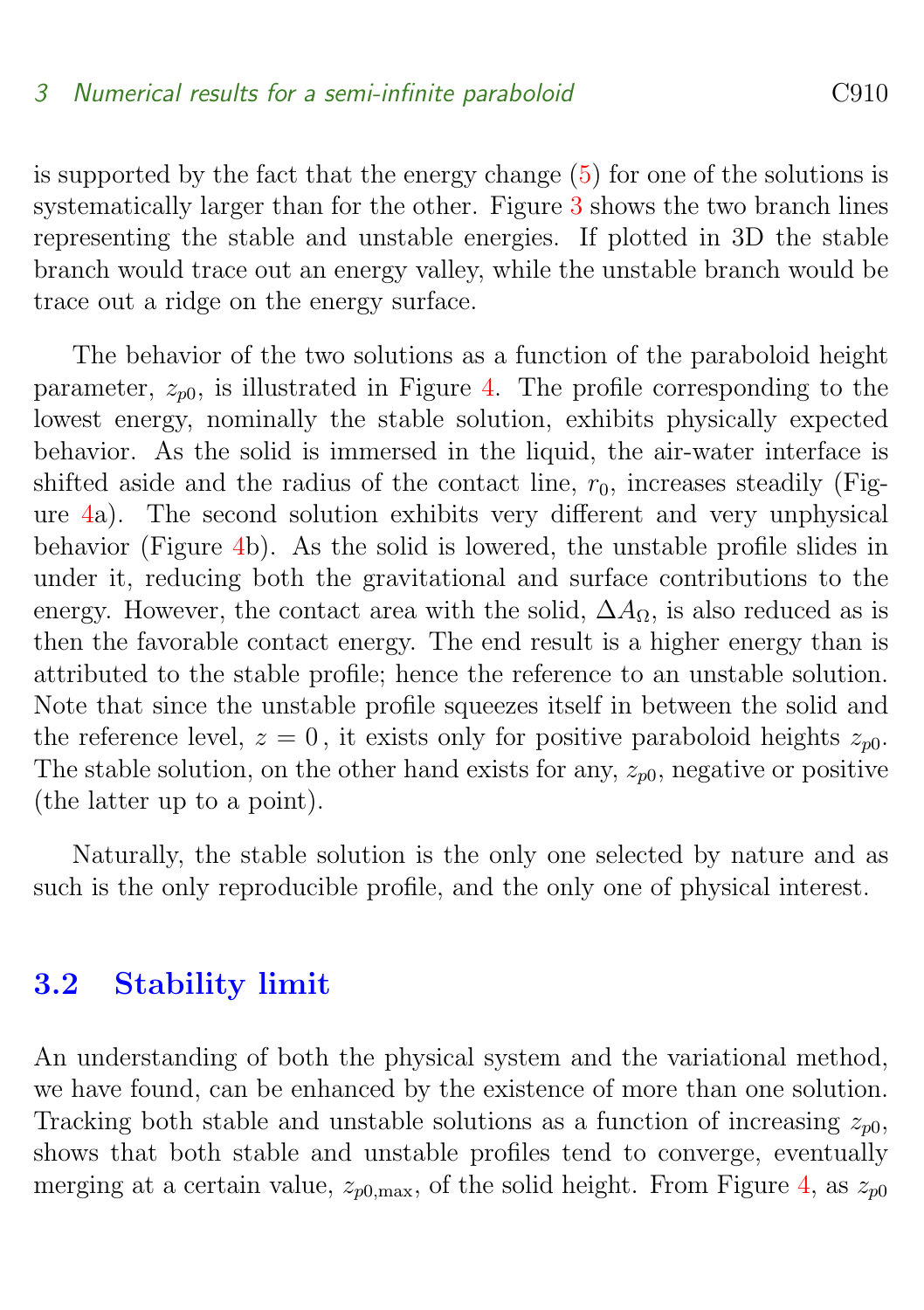increases the stable profiles approach the coincident profile from the right, with contact radius,  $r_0$ , decreasing, while the unstable profiles approach from the left, with both  $r_0$  and  $z_0$  steadily increasing. The key feature of this convergence is that for solid heights above  $z_{p0,\text{max}}$  there are no solutions to [\(9\)](#page-11-1) satisfying [\(10\)](#page-11-2), stable or unstable.  $z_{n0,\text{max}}$  therefore characterizes the absolute stability limit of the system. Moreover, the convergence of the two solutions to a unique critical profile provides an effective numerical method to determine the well-defined existence limit of physical solutions. The physical significance of this is that there is a practical limit to which an object can be raised while still maintaining contact with a wetting meniscus.

Figure [5a](#page-18-0) shows the contact line radius  $r_0$  as a function of  $z_{p0}$ , for solids having four different values of contact angle  $\theta_0$ . The contact radii of the stable and unstable profiles monotonically decrease and increase, respectively, as  $z_{p0}$  increases, to merge at the limiting height  $z_{p0,\text{max}}$ . As the paraboloid is immersed (that is,  $z_{p0}$  decreases) the three-phase contact region becomes increasingly broad and the contact radii for the stable profiles diverge (solid lines, left side of the figure). In contrast, the unstable contact radii approach 0 as  $z_{p0}$  decreases arriving at this limit when  $z_{p0} = 0$ ; the profiles cease to exist for negative  $z_{p0}$ . Figure [5b](#page-18-0) and the insets in Figure [4,](#page-14-0) show the dependence of the meniscus height  $z_0$  on  $z_{n0}$ , for the same four values of  $\theta_0$ . While the unstable meniscus height grows monotonically with  $z_{p0}$ , the stable meniscus height  $z_0$  reaches a maximum (indicated by a square symbol on the solid curves in Figure [5b](#page-18-0)) before decreasing until it meets with its unstable counterpart at the limit  $z_{p0,\text{max}}$ . Finally, Figure [5c](#page-18-0) shows the  $z_{p0}$ –dependence of the angle that the meniscus at contact makes with the horizontal,  $\phi_0$ , for the same four values of  $\theta_0$ . As with the other properties, both the stable and unstable meniscus angles converge at a stability limit as the solid is raised. At the other extreme,  $z_{p0} \rightarrow -\infty$ , the inner angle the solid makes with the horizontal approaches  $\pi/2$  and the stable values of  $\phi_0$ then converge to  $\theta_0 - \pi/2$ , as in the case of the cylinder.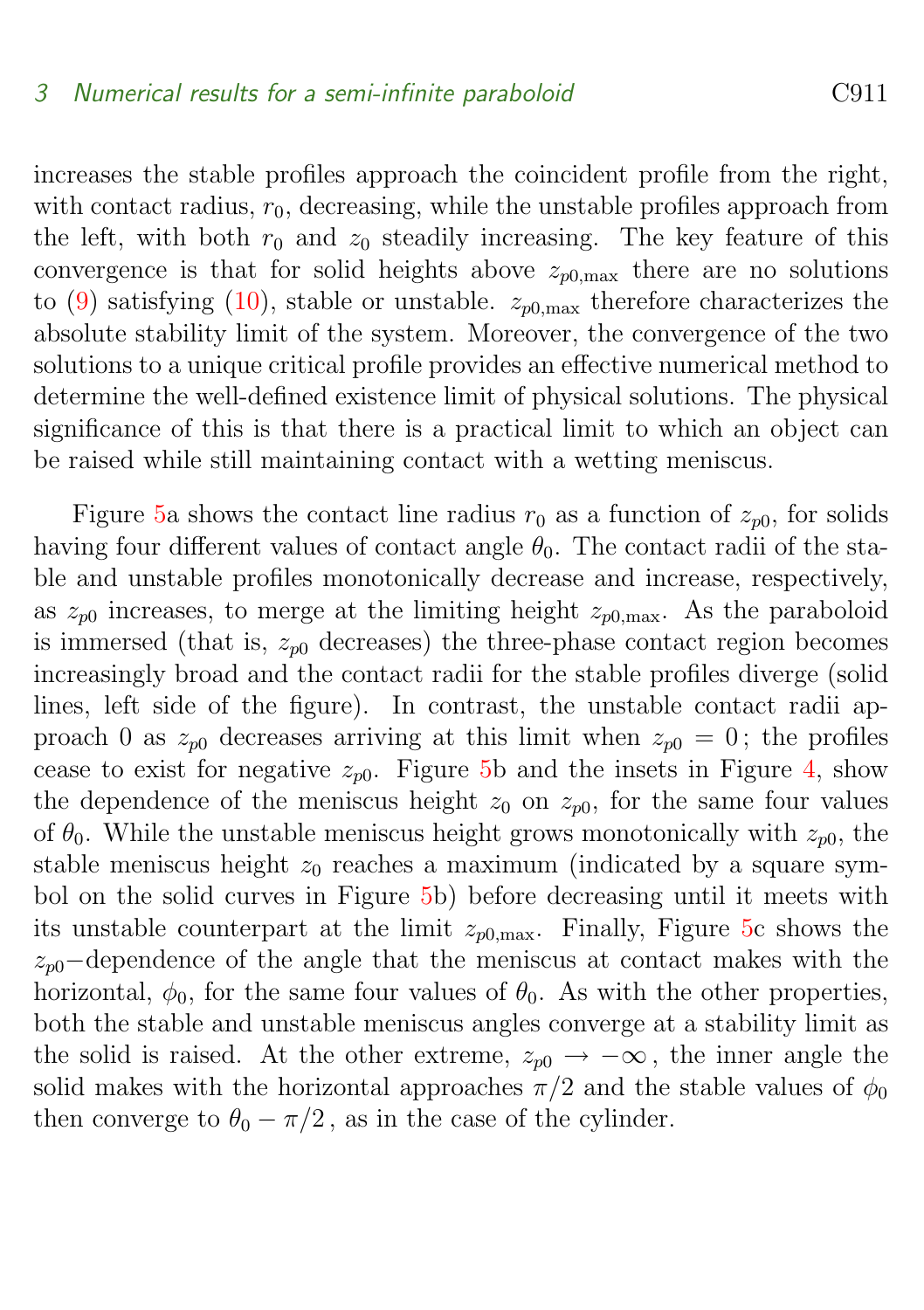

<span id="page-18-0"></span>FIGURE 5: The meniscus coordinates. (a)  $r_0$ , (b)  $z_0$ , and (c)  $\phi_0$  as functions of paraboloid height,  $z_{p0}$ , for the stable (solid lines) and unstable (dashed lines) solutions, for four values of contact angle,  $\theta_0$ . The vertical dotted lines indicate the different existence limits,  $z_{p0,\text{max}}$ , with the numerical values given in (c) in mm. The diagonal dotted line in (b) represents the paraboloid height. Physical parameters are:  $\Delta \rho = 996.91 \text{ kg/m}^3$ ,  $\gamma = 0.0728 \text{ N/m}$ ,  $\lambda =$  $200 \,\mathrm{m}^{-1}$ ,  $\theta_0 = 60^\circ, 90^\circ, 120^\circ$  and 160°. The individual contact angle values are indicated in (a).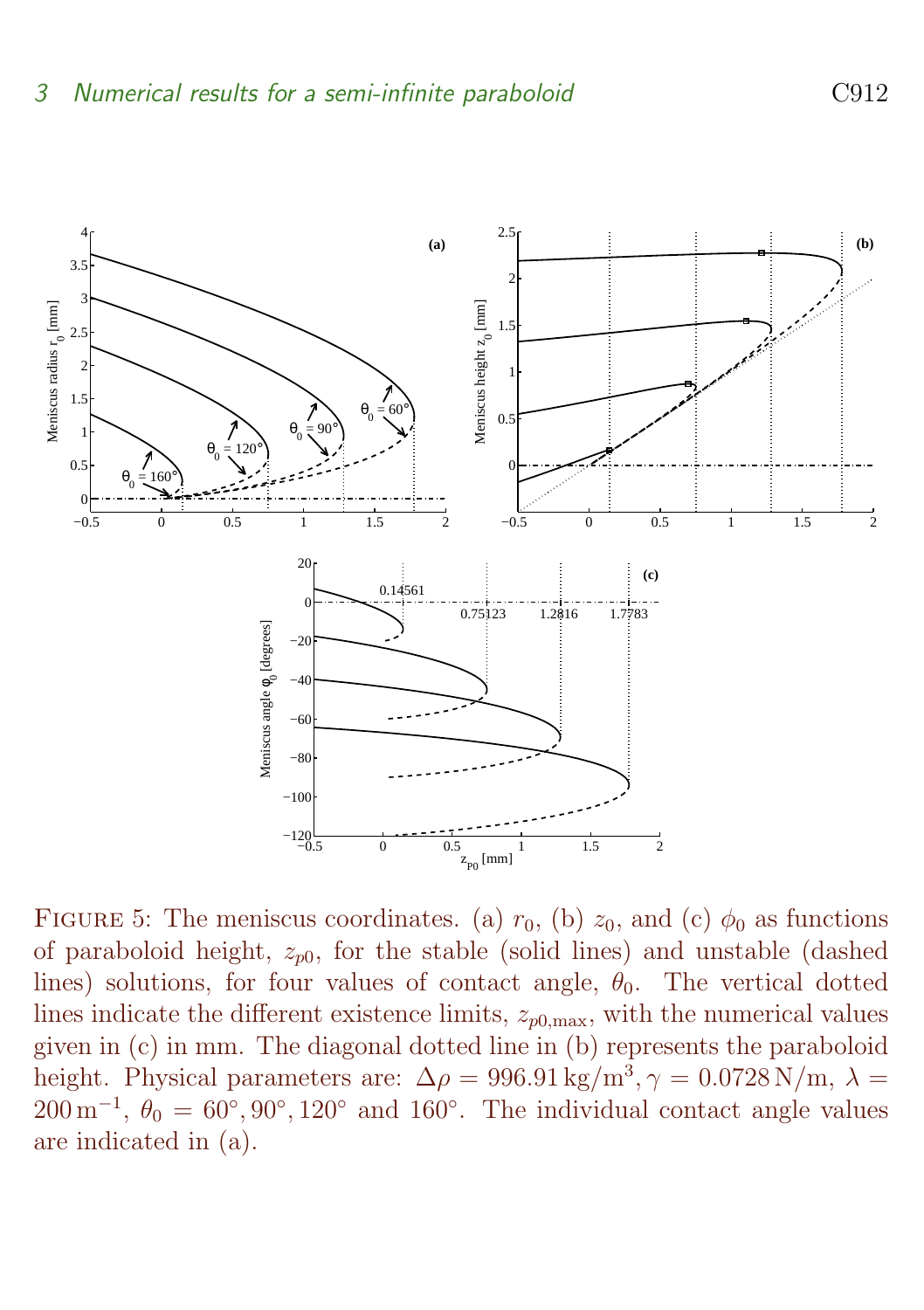### 4 Summary remarks C913

### 4 Summary remarks

The pedagogic benefit of a good physical example to illustrate abstract mathematical notions should not be underestimated. Particularly worthwhile is an example that addresses several different aspects. The problem we have described of determining the equilibrium shape of a wetting meniscus adjacent to a solid of simple geometry is rich in features that help clarify the variational method. It illustrates how the more abstract variational boundary equations can be implemented. It also represents a system that gives rise to both minimum and maximum of the energy, an occurrence not normally taken up in standard texts. Furthermore, by utilizing these two solutions it is possible to establish a criteria that earmarks eventual existence limits of solutions of the variational equations. The proposal has the further appeal that it is conceptually simple in terms of addressing a common-place phenomena whose behavior is physically tangible to undergraduate students.

The only negative aspect of this proposal is that solutions to the variational equations must be obtained numerically. This might restrict the teacher to raise this example in ready made form as part of lecture material, or to use it in a problem based learning context. However, solutions to the governing equations can be obtained readily using standard differential equation solvers in commercial software packages such as Matlab.

### **References**

- <span id="page-19-1"></span><span id="page-19-0"></span>[1] P. M. Morse and H. Feschback, Methods of Theoretical Physics (McGraw–Hill, New York, 1952). [C895](#page-1-0)
- <span id="page-19-2"></span>[2] R. Courant and D. Hilbert, Methods of Mathematical Physics (Wiley, New York, 1965), Vol. 1. [C895,](#page-1-0) [C896,](#page-2-0) [C901,](#page-7-0) [C904,](#page-10-2) [C905](#page-11-3)